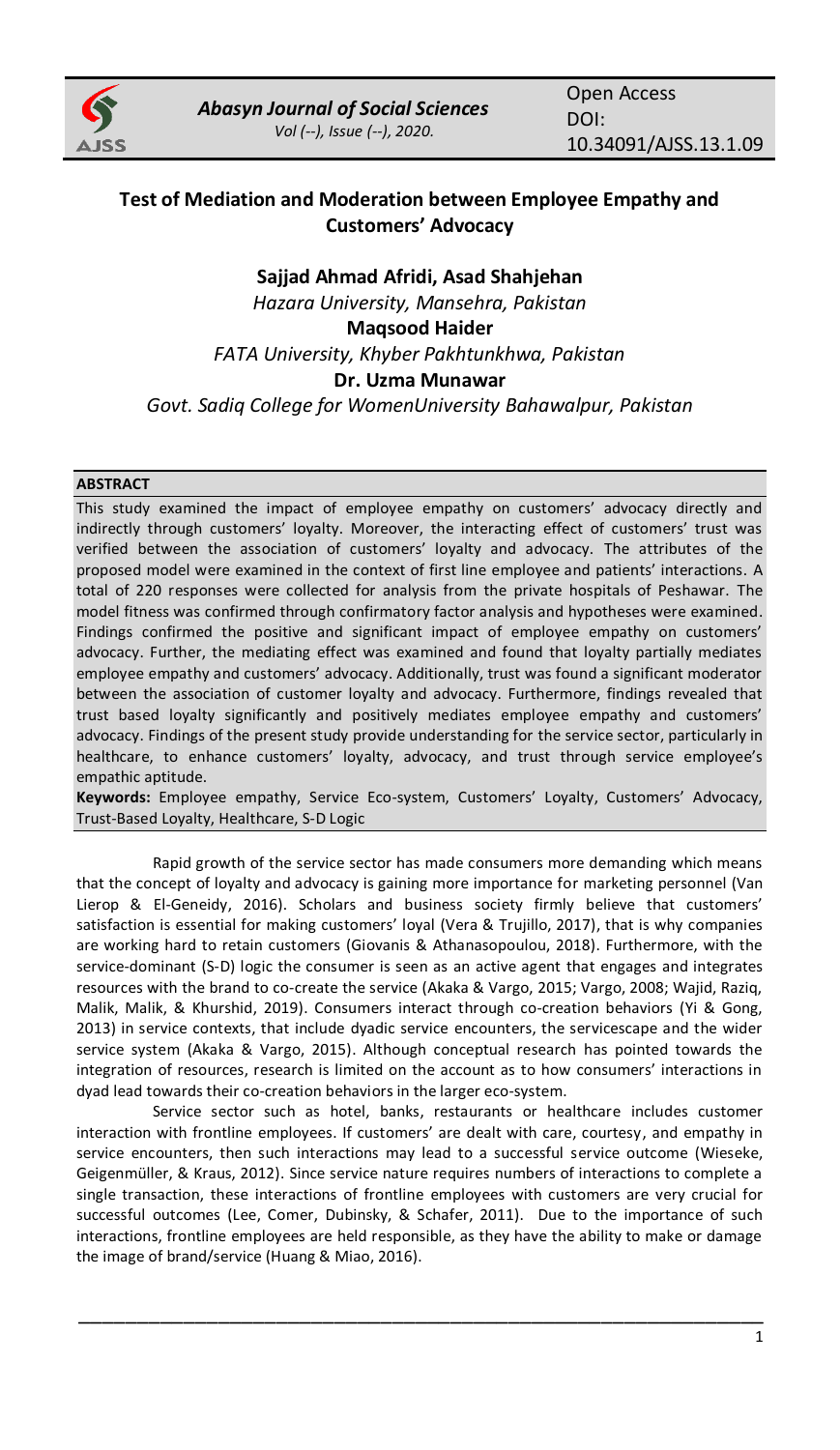Previous research on frontline employee and customers' interactions proclaim that customer-centric approach is crucial in a service encounter for a successful service outcome and making customers loyal and advocate(Drollinger & B. Comer, 2013; Guenzi, De Luca, & Troilo, 2011; Wieseke et al., 2012). Similarly, Job Demand Control (JDC) theory and Job Demand Resource (JDR) theory suggest that a service employee in a service encounter may use empathic attitude for a successful service outcome (Bahadur, Aziz, & Zulfiqar, 2018; Itani & Inyang, 2015). Studies suggest that empathic behaviors of a frontline employee lead to customers' satisfaction and loyalty(Lee et al., 2011) and if the frontline employee behavior lacks empathy it may lead to customers' dissatisfaction (Agnihotri & Krush, 2015).

Likewise, companies work hard to build a positive connection by imparting trust and commitment, in order to make customers loyal, who eventually turn into advocates. Therefore, trust is considered one of the essential elements for relationship marketing (Morgan & Hunt, 1994) as its role in making customers' loyal is well documented (Bricci, Fragata, & Antunes, 2016; Hassan, Rafi, & Kazmi, 2016; Markovic, Iglesias, Singh, & Sierra, 2018). Moreover, SD-Logic (SDL) theory suggests that service encounters such as healthcare, where customers actively involved in cocreation practices by interacting with first line employee, trust is considered crucial for a successful service outcome (R. J. Brodie, Ilic, Juric, & Hollebeek, 2013). Though loyalty is considered as one of the important elements for sustainable competitive advantage, but in healthcare loyalty alone may not be enough (Bleich, Gudzune, Bennett, Jarlenski, & Cooper, 2013). Hence, trust is very crucial in physician-patient relationship (Gilson, 2003) and a critical antecedent to behavior change and is connected to patient loyalty to physician advice, patient satisfaction, and continuity of care (Thom, Hall, & Pawlson, 2004). The direct relationship of trust and loyalty (Platonova, Kennedy, & Shewchuk, 2008; Ribbink, Van Riel, Liljander, & Streukens, 2004), employee empathy and loyalty (Bahadur et al., 2018) and empathy and trust (Feng, Lazar, & Preece, 2004; Halpern, 2003) has already been established in various context. However, empirical study on trust based loyalty in general and particularly in healthcare is very scarce. Hence, the present study aimed to examine the direct and indirect effect of employee empathy on customers' advocacy. Furthermore, to verify the mediating and moderating effect of trust based loyalty between the association of employee empathy and customers' advocacy.

## **Problem Statement**

Radical fluctuations in environmental factors and the rapid evolution of service sector over the last few years have forced the companies to focus more on relationship marketing by making customers' loyal and advocates. Since employees' empathy is related to customers' concern, therefore, it has received considerable attention from academicians and service sector(Agnihotri & Krush, 2015). Though employees' empathy is considered one of the significant variables in employee-customer interaction for a successful service encounter (Bahadur et al., 2018), efforts to investigate its effect on customers' loyalty and advocacy empirically is limited. Moreover, empirical evidence relating to the importance of trust as an interacting variable between the link of customers' loyalty and advocacy is very scant. Additionally, literature concerning trust based loyalty particularly in healthcare is equal to naught. Hence, the present research is an effort to fill that gap. This research aims to add the literature to service marketing by examining the effect of Employee Empathy on customers' advocacy through customers' loyalty in the healthcare context. Moreover, this research will contribute in verifying the role of trust based loyalty as a mediator between the relationship of employee empathy and customers' advocacy.

## **Research Questions**

- 1. Whether there is any significant impact of employee empathy on customers' advocacy in the healthcare context?
- 2. How customers' loyalty mediates the association between employee empathy and customers' advocacy?
- 3. Does customers' trust significantly moderates the relationship between loyalty and customers' advocacy
- 4. Whether the interaction of trust based loyalty significantly mediates the association of employee empathy and advocacy?

#### **Literature Review**

\_\_\_\_\_\_\_\_\_\_\_\_\_\_\_\_\_\_\_\_\_\_\_\_\_\_\_\_\_\_\_\_\_\_\_\_\_\_\_\_\_\_\_\_\_\_\_\_\_\_\_\_\_\_\_\_\_\_\_

## **Employee Empathy**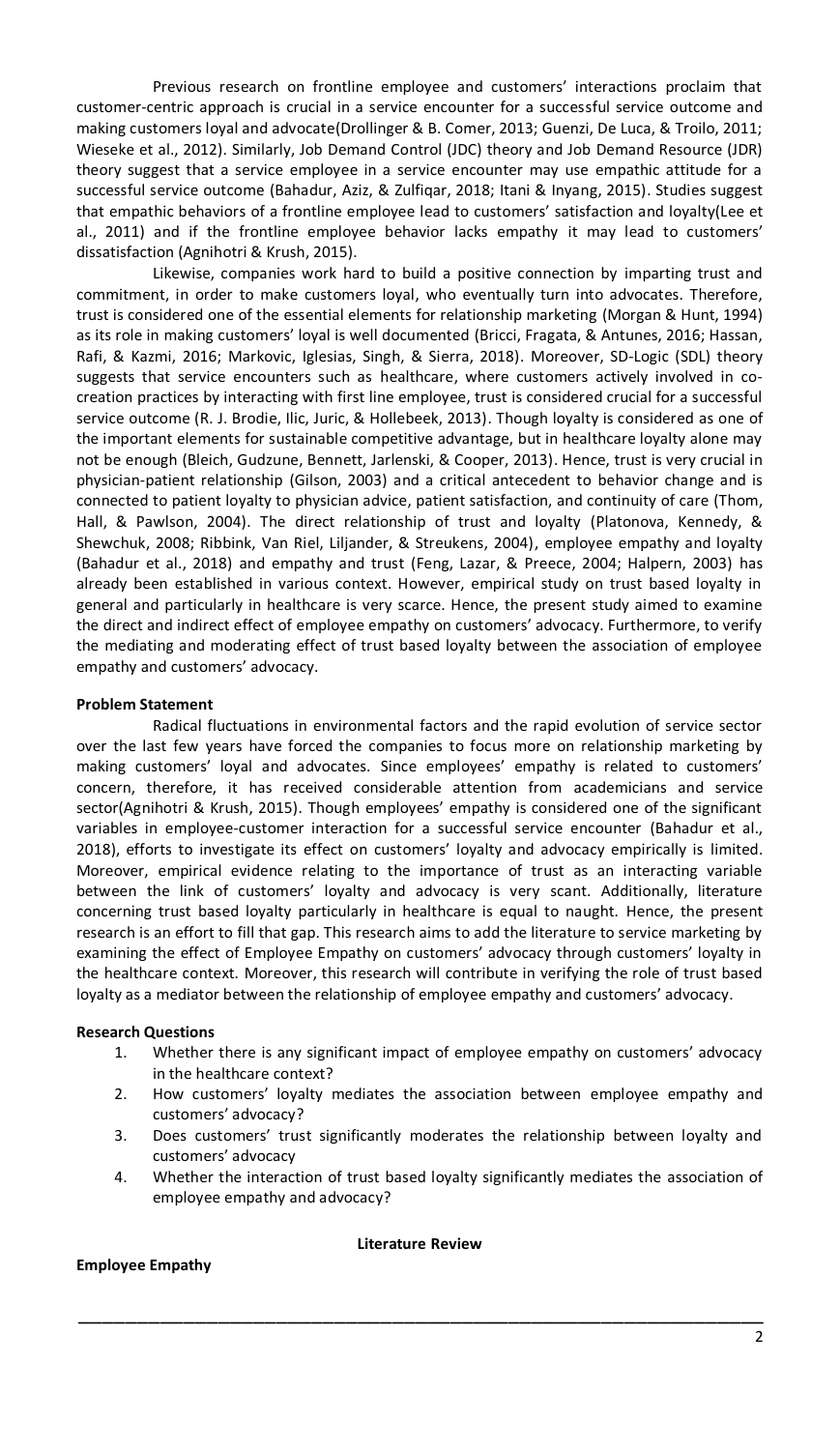Service production and delivery require social interaction between customer and employee (Solomon, Surprenant, Czepiel, & Gutman, 1985). Empathy is considered an essential element for the success of such social interactions (Bahadur, Aziz & Zulfiqar, 2018). Empathy is defined as "a person's ability to sense another's thoughts, feelings, and experiences, to share other's emotional experience, and to react to the observed experiences of another person" (Wieseke et al., 2012, p. 317). Notwithstanding, a certain level of confusion concerning the nature of empathy, the social and psychological literature provides extensive evidence on the agreement of the two attributes of empathy first cognitive and second emotional (Jones & Shandiz, 2015; Wieseke et al., 2012). The cognitive ability is related to the employee capability to understand the mind and intentions of the customers (Daniels, et al., 2014). Whereas, the emotional attribute of empathy relates to the interpersonal concerns (Mayshak, Sharman, Zinkiewicz, & Hayley, 2017). Hence, the present study is seeing empathy as an independent variable and examines its effect on customers' advocacy through customers' loyalty.

#### **Employees Empathy Impact on Customers' Advocacy**

Based on the S-D logic literature actors within an ecosystem interact and integrate resources within a service system at the dyadic, servicescape and the ecosystem level (Akaka & Vargo, 2015; Frow, McColl-Kennedy, & Payne, 2014). Customers for that matter engage on a dyadic level with the service front line employees to integrate resources in order to co-create the service (Plé, 2016). Customer also interacts through co-creation behaviors within these dyads (Yi & Gong, 2013) and larger eco-systems (Jaakkola & Alexander, 2014). Furthermore, these interactions within particular employee-customer dyads can lead towards interactions across the wider ecosystem(Brodie, Fehrer, Jaakkola, & Conduit, 2018; Li, Juric, & Brodie, 2017). Customer advocacy of the brand in social circles outside the immediate service encounter represents such behavior in the wider eco-system (Laud & Karpen, 2017). Based on the relationship theory in marketing Morgan and Hunt (1994) state that the perception of the interaction between the front line employee and the customer might lead to advocacy of the brand in the larger service ecosystem. Hence this study argues the perception of employee empathy in the customer dyadic interaction with them will lead to advocacy of the brand. Hence, it is assumed that (H1) Employee empathy optimistically effects customers' advocacy.

#### **Employees Empathy Impact on Customers' Loyalty**

Increase in competition and the rapid evolution of service sector over the past few years, customers become more demanding and hence the concept of relationship marketing, customers' loyalty and advocacy have gain importance in academic research and business context (Van Lierop & El-Geneidy, 2016). Employees' empathy is considered as one of the essential elements in a successful service encounter that leads towards customers' satisfaction and long lasting relationship (Vera & Trujillo, 2017). Studies on frontline employee-customer interaction suggest that employee empathic behavior contributes to customers' loyalty (Drollinger & B. Comer, 2013). In the lights of the above discussion, it is presumed that (H2) employee empathy is positively associated with customers' loyalty.

## **Customers' Loyalty Impact on Customers' Advocacy**

Customers who feel comfortable in their relationships with their service providers can be expected to act as advocates for the service organization (Gremler, Gwinner, & Brown, 2001). Lawer and Knox (2006) define customer advocacy as "an advanced form of market-orientation that respond to the new drivers of consumer choice, involvement and knowledge". They further suggested that advocacy is a strong element for building and maintaining long term relationships. Positive word of mouth is considered as an ingredient of customers' loyalty (Amine, 1998) and customers' advocacy is considered as its extreme form (Harrison-Walker, 2001; Hill, Provost, & Volinsky, 2006). Hence, it can be assumed from the above discussion, that (H3) customers' loyalty positively influences customers' advocacy.

#### **Employee Empathy, Customers' Loyalty and Advocacy**

Since employee empathic behavior is considered as an important element for a successful frontline employee and customer interaction in a service encounter for it leads towards customers' satisfaction and loyalty (Vera & Trujillo, 2017) and loyal customers may remain with the company for a longer period while using positive word of mouth. Positive word of mouth is considered as an extreme form of customers' advocacy(Harrison-Walker, 2001; Hill et al., 2006). Hence, from the above literature, it can be assumed that (H4) employee empathic behavior may lead to customers' loyalty that further leads to customers' advocacy.

\_\_\_\_\_\_\_\_\_\_\_\_\_\_\_\_\_\_\_\_\_\_\_\_\_\_\_\_\_\_\_\_\_\_\_\_\_\_\_\_\_\_\_\_\_\_\_\_\_\_\_\_\_\_\_\_\_\_\_

## **Customers Loyalty, Advocacy and Trust**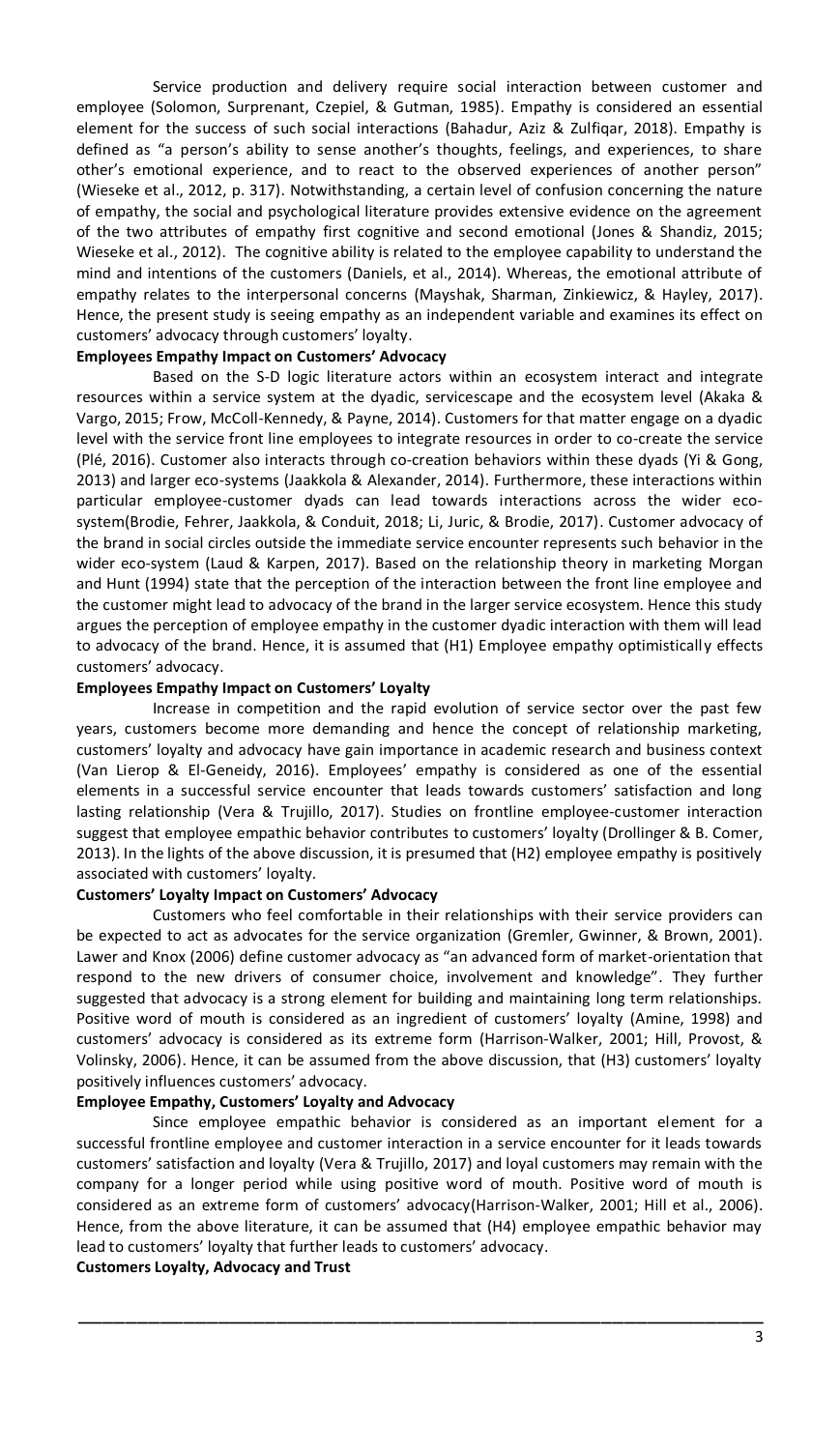As discussed earlier, Service-dominant logic (SDL) suggests that in the service ecosystem various actors interact with each other, that leads to value co-creation practices (Akaka & Vargo, 2015; Frow et al., 2014). Customer advocacy of the brand in social circles outside the immediate service encounter represents such behavior in the wider eco-system (Laud & Karpen, 2017). Based on the relationship theory in marketing (Morgan & Hunt, 1994) that the perception of the interaction between the front line employee and the customer might lead to advocacy of the brand in the larger service ecosystem. Similarly, relationship marketing literature suggests that trust is an important factor in such interaction for building long term relation (Morgan & Hunt, 1994). Hence, keeping in view the above literature, it can be assumed that the strength of the association of customers' loyalty and advocacy will be increased with the moderating effect of trust.

#### **Theoretical Framework**

Based on the literature review the theoretical framework for this study is as follows:



*Figure No. 1*: *Theoretical Framework*

#### **Hypotheses**

H1: Employee Empathy has an optimistic and straight effect on customers' advocacy.

H2: Loyalty significantly mediates the relationship between Employee Empathy and advocacy.

H3: customers' trust significantly moderates the relationship between loyalty and customers' advocacy even though the relationship is controlled for the effects of empathy

H4: The interaction between Loyalty and Trusty mediates the relationship between Empathy and advocacy.

#### **Research Methodology**

A total of 220 questionnaires were circulated in patients of private hospitals of Peshawar through convenient sampling technique. Three private hospitals selected for data collection. The target population consisted of those people who visited private hospitals for different treatments such as; hospitalized patients and their attendants. The variables selected for the study are employee empathy, customers' loyalty, advocacy, and trust.

# **Research Instrument**

Employee empathy was measured with four items scale adopted from Markovic, Iglesias, Singh, and Sierra (2015). Scale adopted to measure customer loyalty was from the study of Foster and Cadogan (2000) which comprises of 9 items. Customer advocacy was measured through the scale adopted from Walz and Celuch (2010). Similarly, customers' trust scale contains 9 items and was adopted from Alrubaiee and Al-Nazer (2010). The instrument was divided into two parts; ( 1) demographic characteristics and (2) items related to the present study variables. The sociodemographic variables were used as control variables in the hierarchal regression analysis.

## **Descriptive Statistics**

## **Data Analysis and Results**

Table no 1 presents the descriptive properties and reliability of the variables. The Cronbach's alpha value for all selected variables is more than 0.70 shows that the instrument is reliable to adopt it for the survey.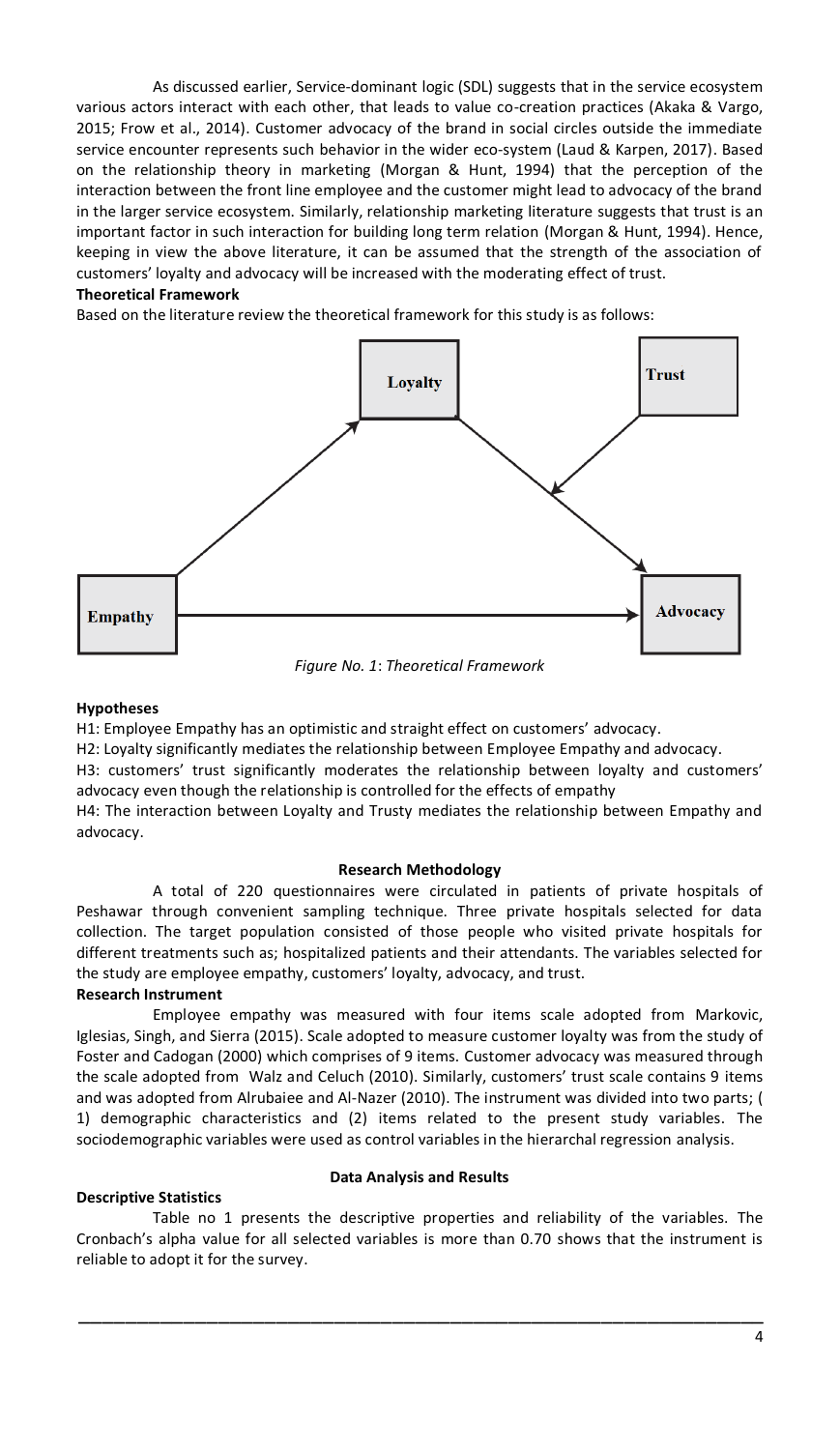*Table No.1:* Descriptive statistics, correlation, and reliability of the instruments

| , and the second part of stationary correlation, and remaining or the mothemed |        |       |           |           |           |        |  |
|--------------------------------------------------------------------------------|--------|-------|-----------|-----------|-----------|--------|--|
|                                                                                | Mean   | SD    |           |           |           | Δ      |  |
| <b>EMPT</b>                                                                    | 5.992  | 1.643 | (0.77)    |           |           |        |  |
| <b>TRUST</b>                                                                   | 28.484 | 5.768 | $0.569**$ | (0.839)   |           |        |  |
| LOYL                                                                           | 28.978 | 5.253 | $0.421**$ | $0.600**$ | (0.77)    |        |  |
| Advocacy                                                                       | 9.937  | 2.377 | $0.344**$ | $0.375**$ | $0.550**$ | (0.77) |  |
|                                                                                |        |       |           |           |           |        |  |

P<0.001

It is also noticed that Advocacy is positively related to all the variables of the study. All the correlation values are significant at a level of less than 0.001.

### **Model Fit Indices**

Hu and Bentler (1999) Cutoff Criteria for Fit Indexes was used to evaluate the model fit indices. CMIN/DF between 5 and 3, CFI less than 0.95, SRMR less than 0.06, RMSEA less than 0.08 and PClose greater than 0.05 are the acceptable thresholds for model fitness.

#### *Table 2:* Model Fit Indices

|                                                                                                                                | <b>CMIN</b>                                                                                | DF  | CMIN/DF | CFI   | SRMR  | <b>RMSEA</b> | PClose  |
|--------------------------------------------------------------------------------------------------------------------------------|--------------------------------------------------------------------------------------------|-----|---------|-------|-------|--------------|---------|
| 1 Factor Model                                                                                                                 | 1090.991                                                                                   | 119 | 9.168   | 0.666 | 0.099 | 0.129        | < 0.001 |
| 2 Factor Model                                                                                                                 | 804.506                                                                                    | 118 | 6.818   | 0.764 | 0.082 | 0.109        | < 0.001 |
| 3 Factor Model                                                                                                                 | 615.736                                                                                    | 116 | 5.308   | 0.828 | 0.072 | 0.094        | < 0.001 |
| 4 Factor Model                                                                                                                 | 432.998                                                                                    | 112 | 3.866   | 0.9   | 0.055 | 0.076        | < 0.001 |
| Model 1                                                                                                                        | 1st factor (EMPT, TRUST, LOYL, Advocacy)                                                   |     |         |       |       |              |         |
| Model 2                                                                                                                        | 1st factor (EMPT, TRUST), 2 <sup>nd</sup> Factor (LOYL, Advocacy)                          |     |         |       |       |              |         |
| Model 3                                                                                                                        | 1st factor (TRUST), 2 <sup>nd</sup> Factor (LOYL, Advocacy), 3 <sup>rd</sup> factor (EMPT) |     |         |       |       |              |         |
| 1st factor (TRUST), 2 <sup>nd</sup> Factor (LOYL), 3 <sup>rd</sup> factor (EMPT), 4 <sup>th</sup> factor (Advocacy)<br>Model 4 |                                                                                            |     |         |       |       |              |         |
| $\cdots$<br>$\sim$ $\sim$<br>$\overline{\phantom{a}}$                                                                          |                                                                                            |     |         |       |       |              |         |

It is observed that Model 4 that is the four-factor model has the best model fit indices (CMIN/DF=3.866, CFI = 0.9, SRMR = 0.055, RMSEA= 0.076, PClose <0.001) fulfilling the criteria presented by Hu and Bentler (1999).

## **Direct and indirect effects**

SPSS process template was used to assess the moderated mediation model of the study. The hierarchal regression was used to evaluate the effects. The results are as follows in Table 3:

#### *Table 3*

|                      | Model 1   | Model <sub>2</sub> |  |
|----------------------|-----------|--------------------|--|
| Independent Variable | Loyalty   | Advocacy           |  |
| <b>EMPT</b>          | $1.345**$ | $0.215**$          |  |
| LOYL                 |           | $0.342**$          |  |
| <b>TRUST</b>         |           | $0.125*$           |  |
| <b>LOYL x TRUST</b>  |           | $0.0045*$          |  |
| $r^2$                | $0.177**$ | $0.324**$          |  |
|                      | 105.483   | 58.3589            |  |
| after the            |           |                    |  |

\*p<0.05, \*\*p<0.01

Table 3 shows significant effects of independent variable empathy on the mediator loyalty (β=1.345, p<0.01). Furthermore, the effects of independent variable empathy (β=0.215, p<0.01), mediator loyalty (β=0.342, p<0.01), moderator trust (β=0.125, p<0.05) and the interaction term between loyalty and trust (β=0.0045, p<0.05) on the dependent variable advocacy are also significant. Based on the results of table 3 the direct effects of the empathy on advocacy were calculated which are also significant (β=0.215, p<0.01, LLCI=0.084 and ULCI=0.346). Conditional indirect effects of empathy on advocacy through loyalty and moderated by trust are also significant (β=0.288, p<0.01, LLCI=0.214 and ULCI=0.375). These effects were plotted in figure 2 which is as follows:

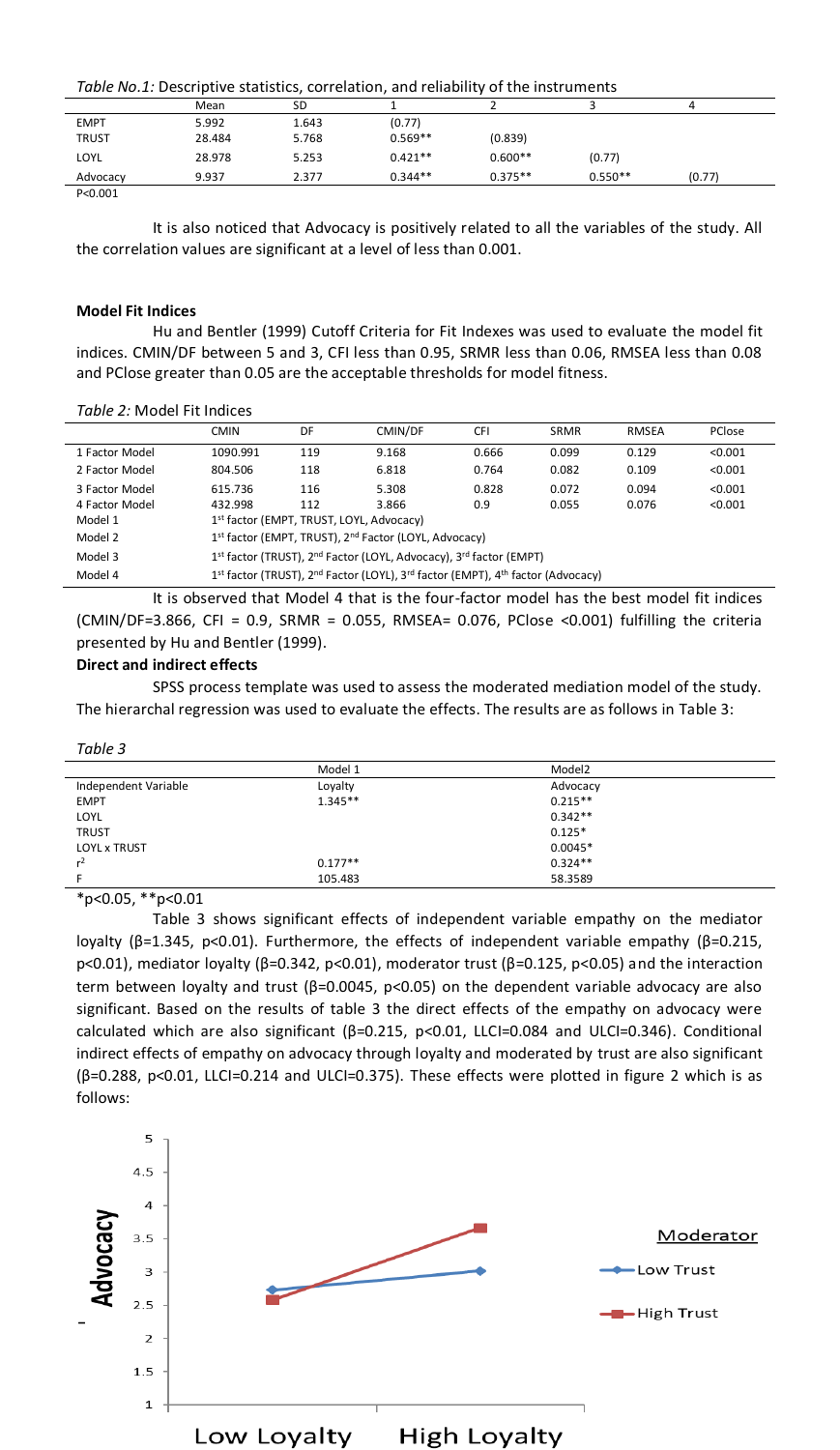This figure shows that when loyalty is acting as a mediator and being positively and significantly influenced by empathy, its effect on advocacy is moderated by trust. These moderating influences of trust are strengthening in nature that is trust strengthens the positive relationship between loyalty and advocacy. Finally, the index of moderated mediation test was conducted to test this study model in which we have integrated both moderation and mediation. The index of moderated mediation calculated for our study is 0.060 and is significant with LLCI= 0.0014 and ULCI=0.011.

## **Discussion and Conclusion**

Despite the fact that employee empathy is considered one of the important elements in value co-creation practice and in employee-customer interaction (Akaka & Vargo, 2015; Frow et al., 2014), an empirical examination regarding employee empathy is limited (Meneses & Larkin, 2017). Since services are diverse, intangible and inseparable (Markovic et al., 2015), the healthcare service sector is an important sector for such study to be conducted due to the intensive nature of service employee-patients interaction.

The present study documented the impact of employee empathy on customers' advocacy and loyalty in the healthcare context. It further verifies the mediating and moderating effect of "trust-based loyalty" between the association of employee empathy and customers' advocacy.

The findings of the present study verify the role of employee empathy in making customers' advocates. Since, SDL suggests that customers are engaged in a service ecosystem through co-creation behavior (Plé, 2016; Yi & Gong, 2013). Customer advocacy of the brand in social circles outside the immediate service encounter represents such behavior in the wider ecosystem (Laud & Karpen, 2017). Moreover, Relationship marketing suggests that interaction between frontline employee and customers might lead towards advocacy (Morgan & Hunt, 1994). Loyal customers are those they use the services on a regular basis with going for alternatives (Loureiro & Kaufmann, 2017). The current study verified that the empathic behavior of frontline employee positively and significantly influences the customers' loyalty which is supported by

preceding researchers (e.g,Bernardo, Llach, Marimon, & Alonso-Almeida, 2013; Lee et al., 2011; Su, Swanson, & Chen, 2016; Wieseke et al., 2012).

Moreover, the mediating effect of customers' loyalty was examined. Empirical findings confirm the significant positive effect of employee empathy on customers' advocacy (direct effect) and a positive significant impact on customers' loyalty that leads to customers' advocacy (Indirect effect). The findings supported by relationship theory (Laud & Karpen, 2017; Morgan & Hunt, 1994) that the interaction of service employee and customers might lead to advocacy. The empirical findings suggest that customers' loyalty partially mediates the link between employee empathy and customers' advocacy, an indicator that there may be another variable that may lead to advocacy.

Likewise, the moderating effect of trust was examined and it was found that trust significantly moderates the line between customers' loyalty and advocacy. It suggests that trust strengthens the positive effect of loyalty on advocacy which is supported by relationship marketing theory Morgan and Hunt (1994). Furthermore, the interaction of trust based loyalty significantly mediates the relationship of employee empathy and customers' loyalty (Akaka & Vargo, 2015; Frow et al., 2014; Laud & Karpen, 2017; Morgan & Hunt, 1994).

Similarly, the mediating effect of trust based loyalty was examined and it was found that trust based loyalty significantly mediates the association of employee empathy and customers' advocacy. Hence, the findings of the present study propose that trust is more important than loyalty in healthcare. One may be loyal to a doctor and want him to treat ones' patient as the physician is very empathic, yet if trust level is not present he/she might not prefer that physician. **Theoretical Contribution**

The present study added literature regarding employee empathy and its outcomes such as customers' loyalty, advocacy, and trust in the healthcare context. Healthcare is providing services where patients' and frontline employee interaction is very crucial. The present study verifies the role of customers' loyalty as a mediator between the link of employee empathy and customers' advocacy. Furthermore, findings of the current study revealed the moderating effect of trust on the association of customers' loyalty and advocacy. Lastly, it contributed theoretically by proposing a new term "trust-based loyalty" particulary for healthcare, that significantly mediates employee empathy and customers' advocacy relationship.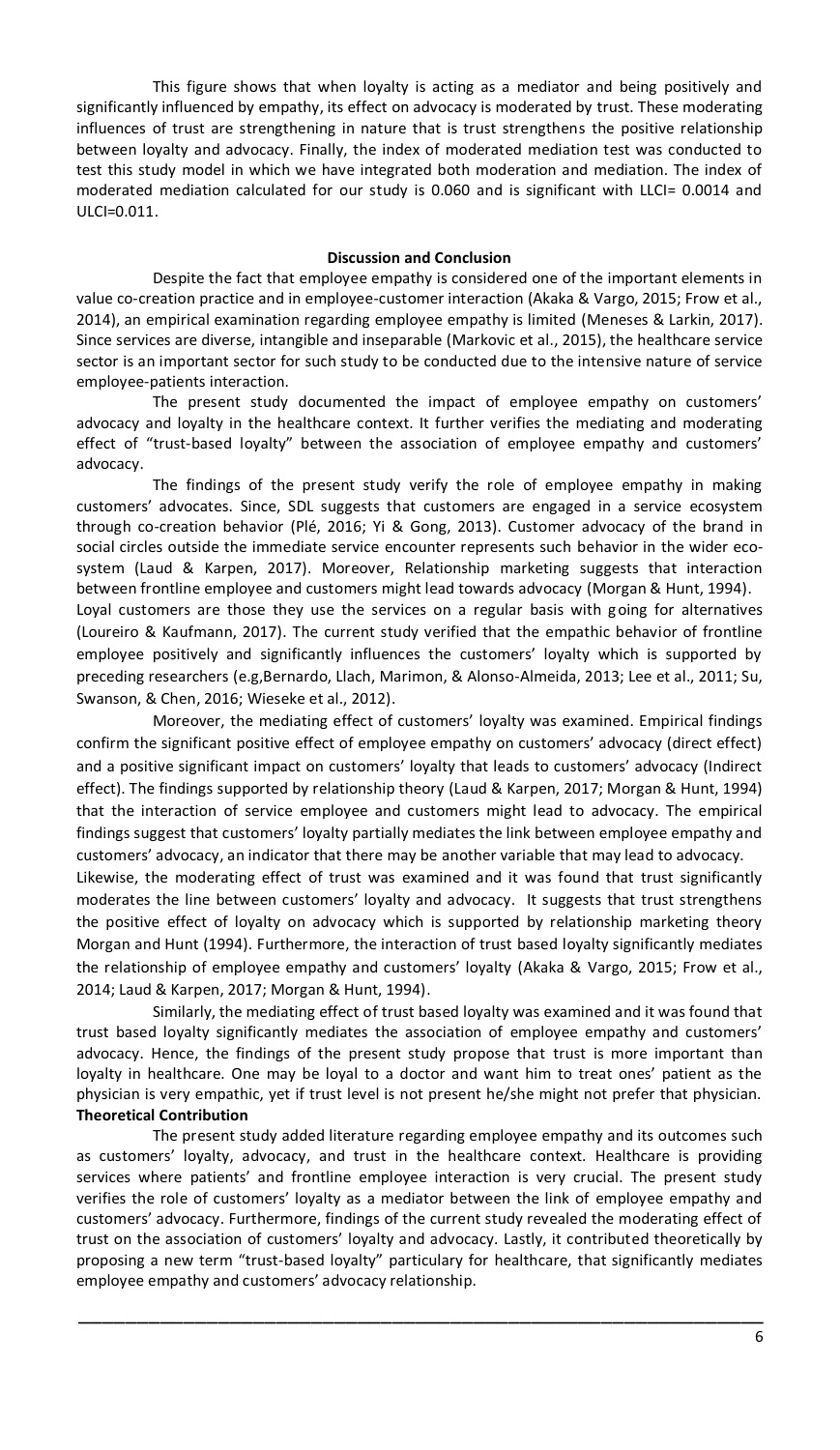#### **Limitations and Future Research Directions**

Though the research has some contribution towards knowledge, it has some limitation as well. Firstly, the data were collected from 220 patients is too low as compared to the number of patients as a whole in Pakistan. Moreover, data were collected only from patients, their attendants and recently discharged patients only, however, future research may consider the management and physician to overcome common method baisness. Further, the current study was limited to one employee characteristic that is employee empathy. Other employee characteristics such as employee expertise and reliability may also be considered to get a broader perspective of employee characteristics on customers behavior (Khan, Abbas, Gul, & Raja, 2015).

### *References*

- Agnihotri, R., & Krush, M. T. (2015). Salesperson empathy, ethical behaviors, and sales performance: the moderating role of trust in one's manager. *Journal of Personal Selling & Sales Management, 35*(2), 164-174.
- Akaka, M. A., & Vargo, S. L. (2015). Extending the context of service: from encounters to ecosystems. *Journal of Services Marketing, 29*(6/7), 453-462. doi:10.1108/JSM-03-2015- 0126
- Alrubaiee, L., & Al-Nazer, N. (2010). Investigate the impact of relationship marketing orientation on customer loyalty: The customer's perspective. *International Journal of Marketing Studies, 2*(1), 155.
- Amine, A. (1998). Consumers' true brand loyalty: the central role of commitment. *Journal of strategic marketing, 6*(4), 305-319.
- Bahadur, W., Aziz, S., & Zulfiqar, S. (2018). Effect of employee empathy on customer satisfaction and loyalty during employee–customer interactions: The mediating role of customer affective commitment and perceived service quality. *Cogent Business & Management, 5*(1), 1491780.
- Bernardo, M., Llach, J., Marimon, F., & Alonso-Almeida, M. M. (2013). The balance of the impact of quality and recovery on satisfaction: The case of e-travel. *Total Quality Management & Business Excellence, 24*(11-12), 1390-1404.
- Bleich, S. N., Gudzune, K. A., Bennett, W. L., Jarlenski, M. P., & Cooper, L. A. (2013). How does physician BMI impact patient trust and perceived stigma? *Preventive medicine, 57*(2), 120-124.
- Bricci, L., Fragata, A., & Antunes, J. (2016). The effects of trust, commitment and satisfaction on customer loyalty in the distribution sector. *Journal of Economics, Business and Management, 4*(2), 173-177.
- Brodie, Fehrer, J. A., Jaakkola, E., & Conduit, J. (2018). Actor Engagement in Networks: Defining the Conceptual Domain. *Journal of service research*, 1094670519827385.
- Brodie, R. J., Ilic, A., Juric, B., & Hollebeek, L. (2013). Consumer engagement in a virtual brand community: An exploratory analysis. *Journal of Business Research, 66*(1), 105-114.
- Drollinger, T., & B. Comer, L. (2013). Salesperson's listening ability as an antecedent to relationship selling. *Journal of Business & Industrial Marketing, 28*(1), 50-59.
- Feng, J., Lazar, J., & Preece, J. (2004). Empathy and online interpersonal trust: A fragile relationship. *Behaviour & Information Technology, 23*(2), 97-106.
- Foster, B. D., & Cadogan, J. W. (2000). Relationship selling and customer loyalty: an empirical investigation. *Marketing Intelligence & Planning, 18*(4), 185-199.
- Frow, P., McColl-Kennedy, J. R., & Payne, A. (2014). Co-creation practices: Their role in shaping a health care ecosystem. *Industrial Marketing Management, 56*, 24-39. doi:10.1016/j.indmarman.2016.03.007
- Gilson, L. (2003). Trust and the development of health care as a social institution. *Social science & medicine, 56*(7), 1453-1468.
- Giovanis, A. N., & Athanasopoulou, P. (2018). Consumer-brand relationships and brand loyalty in technology-mediated services. *Journal of Retailing and Consumer Services, 40*, 287-294.
- Gremler, D. D., Gwinner, K. P., & Brown, S. W. (2001). Generating positive word-of-mouth communication through customer-employee relationships. *International Journal of Service Industry Management, 12*(1), 44-59.
- Guenzi, P., De Luca, L. M., & Troilo, G. (2011). Organizational drivers of salespeople's customer orientation and selling orientation. *Journal of Personal Selling & Sales Management, 31*(3), 269-285.
- \_\_\_\_\_\_\_\_\_\_\_\_\_\_\_\_\_\_\_\_\_\_\_\_\_\_\_\_\_\_\_\_\_\_\_\_\_\_\_\_\_\_\_\_\_\_\_\_\_\_\_\_\_\_\_\_\_\_\_ Halpern, J. (2003). What is clinical empathy? *Journal of general internal medicine, 18*(8), 670-674.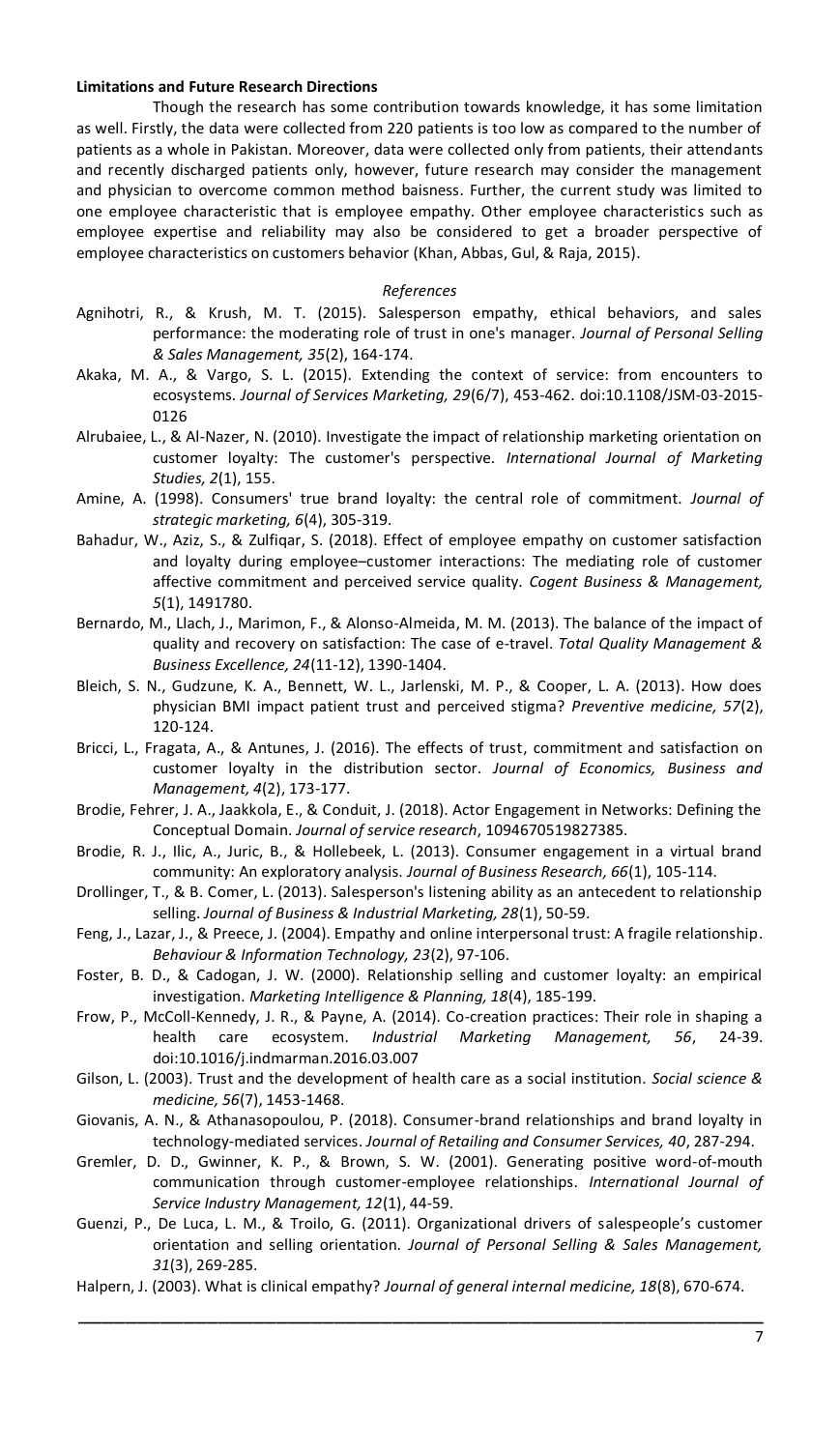- Harrison-Walker, L. J. (2001). The measurement of word-of-mouth communication and an investigation of service quality and customer commitment as potential antecedents. *Journal of service research, 4*(1), 60-75.
- Hassan, M., Rafi, A., & Kazmi, S. S. (2016). Impact of differentiated customer service, brand trust, brand commitment, and brand salience on brand advocacy. *International Review of Management and Marketing, 6*(4S), 232-238.
- Hill, S., Provost, F., & Volinsky, C. (2006). Network-based marketing: Identifying likely adopters via consumer networks. *Statistical Science, 21*(2), 256-276.
- Hu, L. t., & Bentler, P. M. (1999). Cutoff criteria for fit indexes in covariance structure analysis: Conventional criteria versus new alternatives. *Structural equation modeling: a multidisciplinary journal, 6*(1), 1-55.
- Huang, Z., & Miao, L. (2016). Illegitimate customer complaining behavior in hospitality service encounters: A frontline employee perspective. *Journal of Hospitality & Tourism Research, 40*(6), 655-684.
- Itani, O. S., & Inyang, A. E. (2015). The effects of empathy and listening of salespeople on relationship quality in the retail banking industry: The moderating role of felt stress. *International Journal of Bank Marketing, 33*(6), 692-716.
- Jaakkola, E., & Alexander, M. (2014). The role of customer engagement behavior in value cocreation: a service system perspective. *Journal of service research, 17*(3), 247-261.
- Jones, J. L., & Shandiz, M. (2015). Service quality expectations: Exploring the importance of SERVQUAL dimensions from different nonprofit constituent groups. *Journal of Nonprofit & Public Sector Marketing, 27*(1), 48-69.
- Khan, K., Abbas, M., Gul, A., & Raja, U. (2015). Organizational justice and job outcomes: Moderating role of Islamic work ethic. *Journal of Business Ethics, 126*(2), 235-246.
- Laud, G., & Karpen, I. O. (2017). Value co-creation behaviour—role of embeddedness and outcome considerations. *Journal of Service Theory and Practice, 27*(4), JSTP-04-2016-0069. doi:10.1108/JSTP-04-2016-0069
- Lawer, C., & Knox, S. (2006). Customer advocacy and brand development. *Journal of Product & Brand Management, 15*(2), 121-129.
- Lee, S., Comer, L. B., Dubinsky, A. J., & Schafer, K. (2011). The role of emotion in the relationship between customers and automobile salespeople. *Journal of Managerial Issues*, 206-226.
- Li, L. P., Juric, B., & Brodie, R. J. (2017). Dynamic multi-actor engagement in networks: the case of united breaks guitars. *Journal of Service Theory and Practice, 27*(4), 738-760.
- Loureiro, S. M. C., & Kaufmann, H. R. (2017). Advertising and country-of-origin images as sources of brand equity and the moderating role of brand typicality. *Baltic Journal of Management, 12*(2), 153-170.
- Markovic, S., Iglesias, O., Singh, J. J., & Sierra, V. (2015). Swipe to navigate through the articles of this issue. *Journal of Business Ethics, 14*(4), 2018.
- Markovic, S., Iglesias, O., Singh, J. J., & Sierra, V. (2018). How does the perceived ethicality of corporate services brands influence loyalty and positive word-of-mouth? Analyzing the roles of empathy, affective commitment, and perceived quality. *Journal of Business Ethics, 148*(4), 721-740.
- Mayshak, R., Sharman, S. J., Zinkiewicz, L., & Hayley, A. (2017). The influence of empathy and selfpresentation on engagement with social networking website posts. *Computers in Human Behavior, 71*, 362-377.
- Meneses, R. W., & Larkin, M. (2017). The experience of empathy: Intuitive, sympathetic, and intellectual aspects of social understanding. *Journal of Humanistic Psychology, 57*(1), 3- 32.
- Morgan, & Hunt. (1994). The commitment-trust theory of relationship marketing. *The journal of marketing*, 20-38.
- Platonova, E. A., Kennedy, K. N., & Shewchuk, R. M. (2008). Understanding patient satisfaction, trust, and loyalty to primary care physicians. *Medical Care Research and Review, 65*(6), 696-712.
- Plé, L. (2016). Studying customers' resource integration by service employees in interactional value co-creation. *Journal of Services Marketing, 30*(2), 152-164.
- Ribbink, D., Van Riel, A. C., Liljander, V., & Streukens, S. (2004). Comfort your online customer: quality, trust and loyalty on the internet. *Managing Service Quality: An International Journal, 14*(6), 446-456.